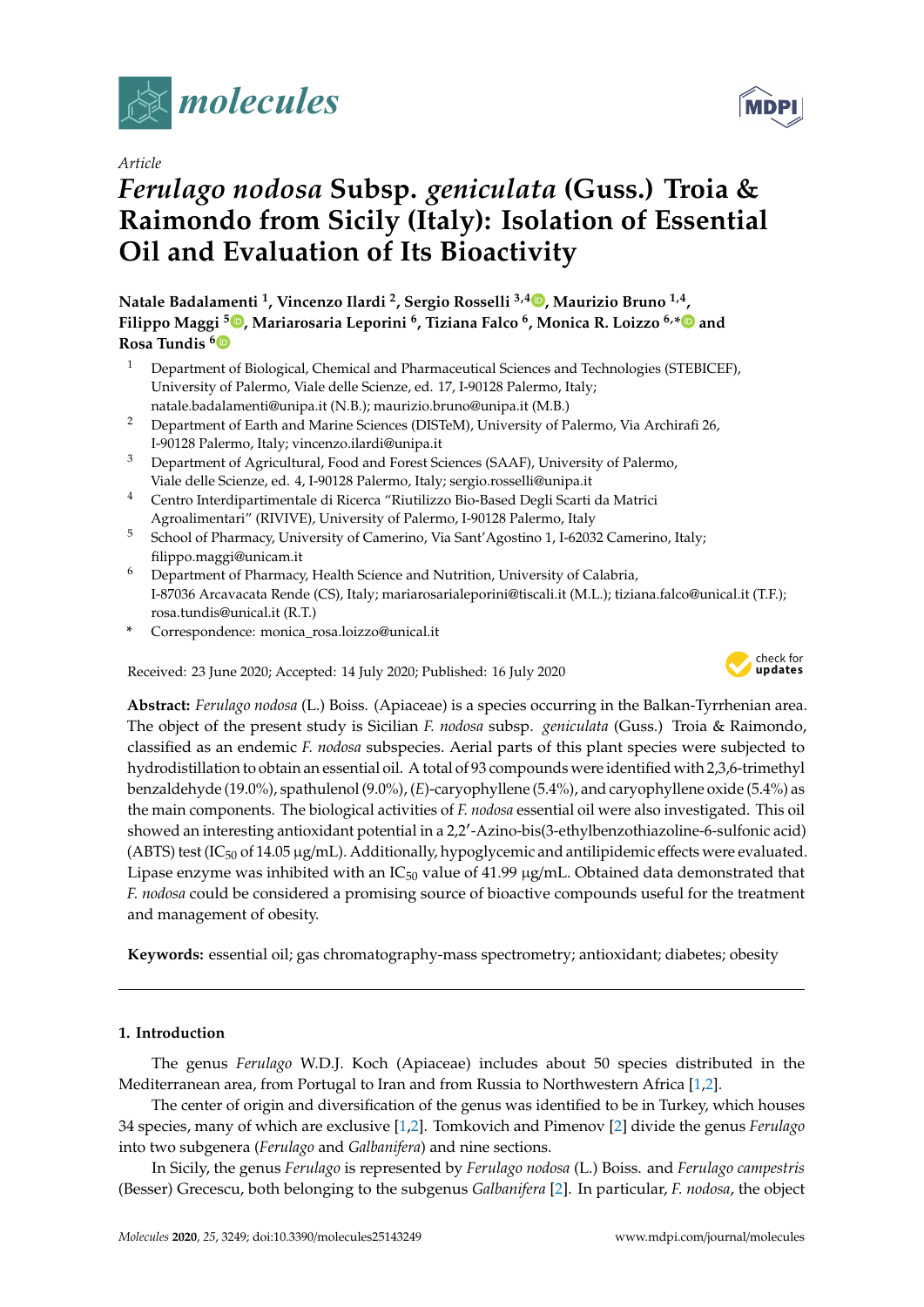of this contribution, highlights a Balkan-Tyrrhenian distribution, being present in Greece, Albania, and probably also in the Yugoslav Republic of North Macedonia, with a western population exists in Sicily.

Based on morphological characteristics and in consideration of the current geographical and genetic isolation of the Sicilian population, Peruzzi et al. [\[3\]](#page-8-2) proposed to assign the Sicilian population of *Ferulago nodosa* to the rank of subspecies, with the combination *Ferulago nodosa* subsp. *geniculata* (Guss.) Troia & Raimondo.

The genus *Ferulago* is recognized in traditional medicine as a remedy for gastrointestinal tract panics, ulcer. Moreover it was known as sedative, a treatment for hemorrhoids, skin infection and spleen disease, as well as a natural preservative in different foods, such as meat and cheese [\[4\]](#page-8-3).

Oxidative stress is defined as an imbalance between the production of Radical Oxygen Species (ROS) and the antioxidant defensive mechanisms in our bodies, that results in the development of pathological conditions such as pre-diabetes [\[5,](#page-8-4)[6\]](#page-8-5). It was reported that 5–10% of people per year with pre-diabetes would progress to diabetes and its associated complications, such as obesity [\[6\]](#page-8-5). Therapeutic implications of the pre-diabetes condition include the inhibition of  $\alpha$ -amylase and α-glucosidase enzyme suppressing postprandial hyperglycemia and reduced dietary carbohydrate digestion and absorption [\[7\]](#page-8-6). In addition, inhibition of pancreatic lipase, with a reduction of fat absorption, is a therapeutic strategy to reduce the risk of obesity [\[8\]](#page-8-7). Thus, natural inhibitors of these enzymes and antioxidant agents from dietary plants may be proposed as an effective therapy for management of post-prandial hyperglycemia and obesity diseases.

Essential oils have been used since ancient times due to their biological properties. Many essential oils, in fact, are characterized by antioxidant properties [\[9\]](#page-8-8). For this reason, it will be used as a substitute for butylated hydroxyanisole and butylated hydroxytoluene (BHT), which are harmful to human health [\[9\]](#page-8-8). For this reason, essential oils from edible plants, alone or inserted in active packaging and edible coatings, may represent a valid instrument to prolong shelf life. Several research papers evidenced that *Ferulago* extracts and essential oils are characterized by antioxidant activity and are used as medicinal plants or food preservatives [\[10–](#page-8-9)[12\]](#page-8-10).

Moreover, several essential oils have been proven to possess hypoglycemic and hypolipidemic properties [\[13](#page-8-11)[–16\]](#page-8-12). However, no previous study investigated the inhibition of carbohydrate-hydrolyzing enzymes and the hypolipidemic activity of *Ferulago* subspecies.

For this purpose, this study aimed to investigate the phytochemical composition of Sicilian *F. nodosa* subsp. *geniculata* essential oil obtained by the hydrodistillation of aerial parts, as well as its biological properties, including antioxidant, hypoglycemic, and hypolipidemic potentials.

## **2. Results and Discussion**

## *2.1. Essential Oil*

The chemical composition of the essential oil obtained from the aerial parts of *F. nodosa* subsp. *geniculata* is reported in Table [1.](#page-3-0) A total of 93 compounds, accounting for 73.9% of the total composition, were identified. From a semi-quantitative perspective, they were represented by aromatics (21.0%, shared by 5 constituents), followed by oxygenated sesquiterpenes (17.5%, 11 constituents), sesquiterpene hydrocarbons (12.4%, 21 constituents), monoterpene hydrocarbons (8.8%, 17 constituents), and oxygenated monoterpenes (8.4%, 24 constituents).

The major components were the aromatic, 2,3,6-trimethyl benzaldehyde (19.0%), and the sesquiterpenoids, spathulenol (9.0%), (E)-caryophyllene (5.4%), and caryophyllene oxide (5.4%).

Among monoterpenoids, bornyl acetate  $(4.6\%)$  and  $\alpha$ -pinene  $(2.9\%)$  were the most representative compounds. The presence of aromatic aldehydes, such as 2,3,6-trimethyl benzaldehyde, is considered a hallmark of several *Ferulago* species [\[18–](#page-8-13)[23\]](#page-9-0). It is worth mentioning that these compounds are formed during distillation from the cleavage and molecular rearrangement of ferulol-type monoterpenoids [\[19\]](#page-8-14).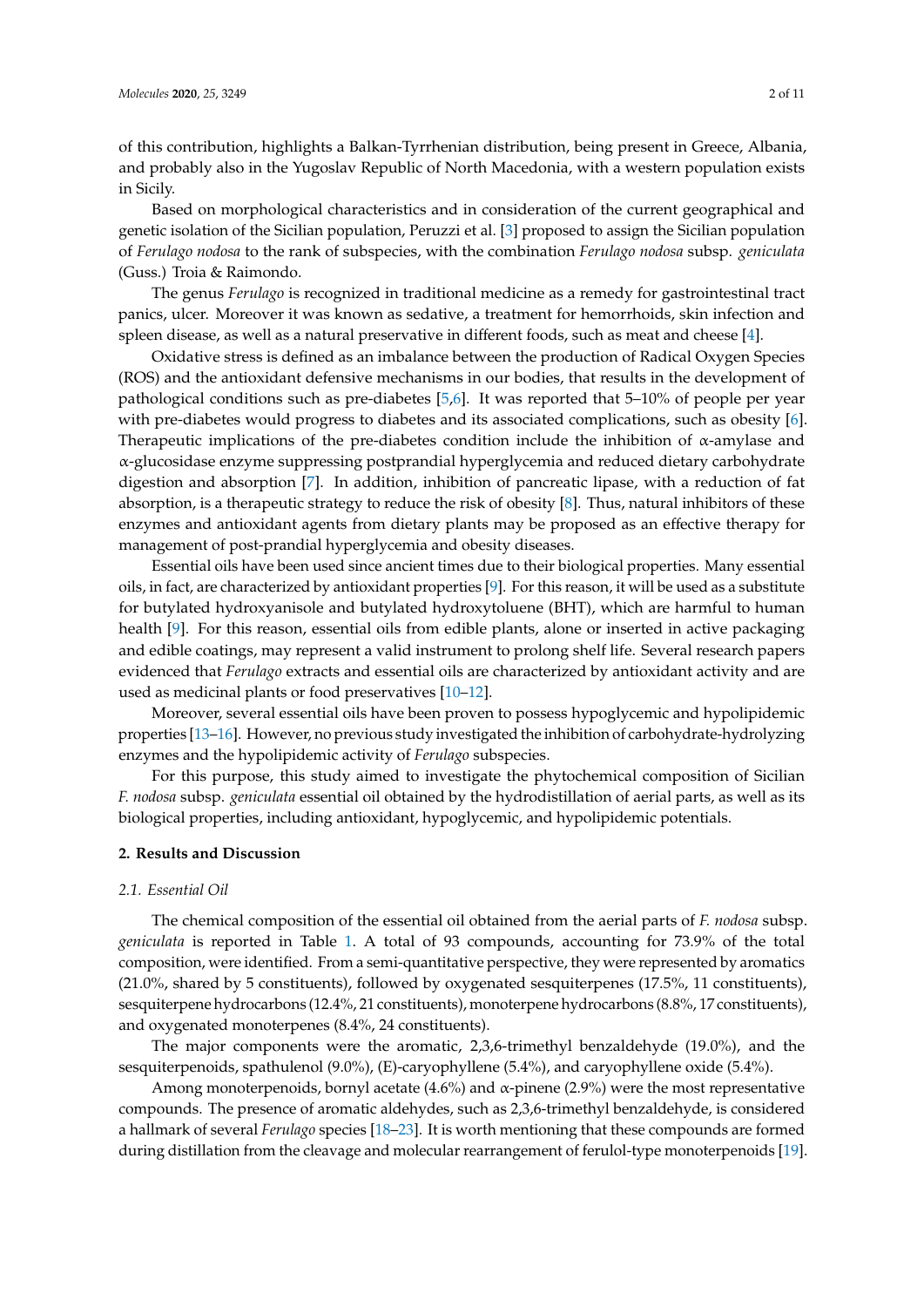| Compound                                | $R_i$ <sup>a</sup> | $R_i^{\ b}$   | a.p. (%) c      |
|-----------------------------------------|--------------------|---------------|-----------------|
| Santolina triene                        | 904                | 906           | $0.8 \pm 0.07$  |
| Tricyclene                              | 914                | 921           | t               |
| $\alpha$ -Thujene                       | 918                | 924           | t               |
| $\alpha$ -Pinene                        | 923                | 932           | $2.9 \pm 0.30$  |
| Camphene                                | 936                | 946           | $0.3 \pm 0.02$  |
| Sabinene                                | 962                | 969           | $0.5 \pm 0.04$  |
|                                         | 965                | 974           | $0.2 \pm 0.02$  |
| $\beta$ -Pinene                         |                    | 988           |                 |
| Dehydro-1,8-cineole                     | 984                |               | $0.1 \pm 0.01$  |
| Myrcene                                 | 985                | 988           | $0.8 \pm 0.07$  |
| $\delta$ -2-Carene                      | 995                | 1001          | $0.2 \pm 0.02$  |
| $m$ -Mentha-1(7),8-diene                | 1000               | 1000          | t               |
| (3Z)-Hexenyl acetate                    | 1007               | 1004          | t               |
| 1,2,4-Trimethyl benzene                 | 1016               | 1021          | $0.2 \pm 0.02$  |
| $p$ -Cymene                             | 1019               | 1020          | $0.9 \pm 0.08$  |
| Limonene + $\beta$ -Phellandrene        | 1022               | $1024 + 1025$ | $1.8 \pm 0.11$  |
| $(Z)$ - $\beta$ -Ocimene                | 1034               | 1032          | $0.1 \pm 0.01$  |
| $\beta$ -Isophorone                     | 1036               | 1044          | $0.1 \pm 0.01$  |
| Benzene acetaldehyde                    | 1040               | 1036          | t               |
| $(E)$ - $\beta$ -Ocimene                | 1043               | 1044          | $0.3 \pm 0.02$  |
| $\gamma$ -Terpinene                     | 1053               | 1054          | t               |
| Terpinolene                             | 1082               | 1086          | t               |
| $p$ -Cymenene                           | 1084               | 1089          | t               |
| 6-Camphenone                            | 1089               | 1095          | $0.1 \pm 0.01$  |
| $\alpha$ -Pinene oxide                  | 1090               | 1099          | $0.3 \pm 0.02$  |
| Isophorone                              | 1115               | 1118          | $0.2 \pm 0.01$  |
|                                         | 1121               | 1122          |                 |
| $\alpha$ -Campholenal                   |                    |               | t               |
| cis-Limonene oxide                      | 1128               | 1132          | t               |
| trans-Pinocarveol                       | 1131               | 1135          | t               |
| trans-p-Menth-2-en-1-ol                 | 1134               | 1136          | $0.1\pm0.01$    |
| Camphor                                 | 1136               | 1141          | t               |
| trans-Verbenol                          | 1139               | 1140          | $0.1 \pm 0.01$  |
| 1,4-Dimethyl-δ-3-tetrahydroacetophenone | 1145               | 1152          | t               |
| Borneol                                 | 1157               | 1165          | $0.5 \pm 0.04$  |
| $(E)$ -Isocitral                        | 1168               | 1177          | $0.1 \pm 0.01$  |
| Terpinen-4-ol                           | 1171               | 1174          | t               |
| 2,4-Dimethyl-benzaldehyde               | 1176               | 1178          | $0.6 \pm 0.05$  |
| Cryptone                                | 1179               | 1183          | $0.4 \pm 0.03$  |
| <i>p</i> -Cymen-8-ol                    | 1181               | 1179          | $0.2 \pm 0.02$  |
| cis-Piperitol                           | 1189               | 1195          | $0.1 \pm 0.01$  |
| trans-Piperitol                         | 1203               | 1207          | $0.1 \pm 0.01$  |
| 4-methylene-Isophorone                  | 1209               | 1216          | t               |
| $\beta$ -Cyclocitral                    | 1214               | 1217          | t               |
| Cumin aldehyde                          | 1233               | 1238          | $0.1 \pm 0.01$  |
|                                         | 1256               | 1261          | $1.0 \pm 0.12$  |
| cis-Chrysanthenyl acetate               |                    |               |                 |
| Bornyl acetate                          | 1279               | 1287          | $4.6 \pm 0.51$  |
| trans-Sabinyl acetate                   | 1287               | 1289          | $0.2 \pm 0.01$  |
| trans-Pinocarvyl acetate                | 1293               | 1298          | $0.2 \pm 0.02$  |
| Carvacrol                               | 1302               | 1298          | $0.2 \pm 0.01$  |
| 2,3,4-Trimethyl benzaldehyde            | 1306               | 1315          | $1.0 \pm 0.11$  |
| Myrtenyl acetate                        | 1319               | 1324          | $0.1 \pm 0.01$  |
| $\delta$ -Elemene                       | 1329               | 1335          | $0.3 \pm 0.02$  |
| 2,3,6-Trimethyl benzaldehyde            | 1346               | 1352          | $19.0 \pm 1.89$ |
| $\alpha$ -Copaene                       | 1364               | 1374          | $0.1 \pm 0.01$  |
| $\beta$ -Bourbonene                     | 1372               | 1387          | $0.8 \pm 0.07$  |
| $\beta$ -Cubebene                       | 1380               | 1387          | $0.1 \pm 0.01$  |

**Table 1.** Chemical composition of the essential oil of the aerial parts (leaves and stems) of *F. nodosa* subsp. *geniculata* from Sicily.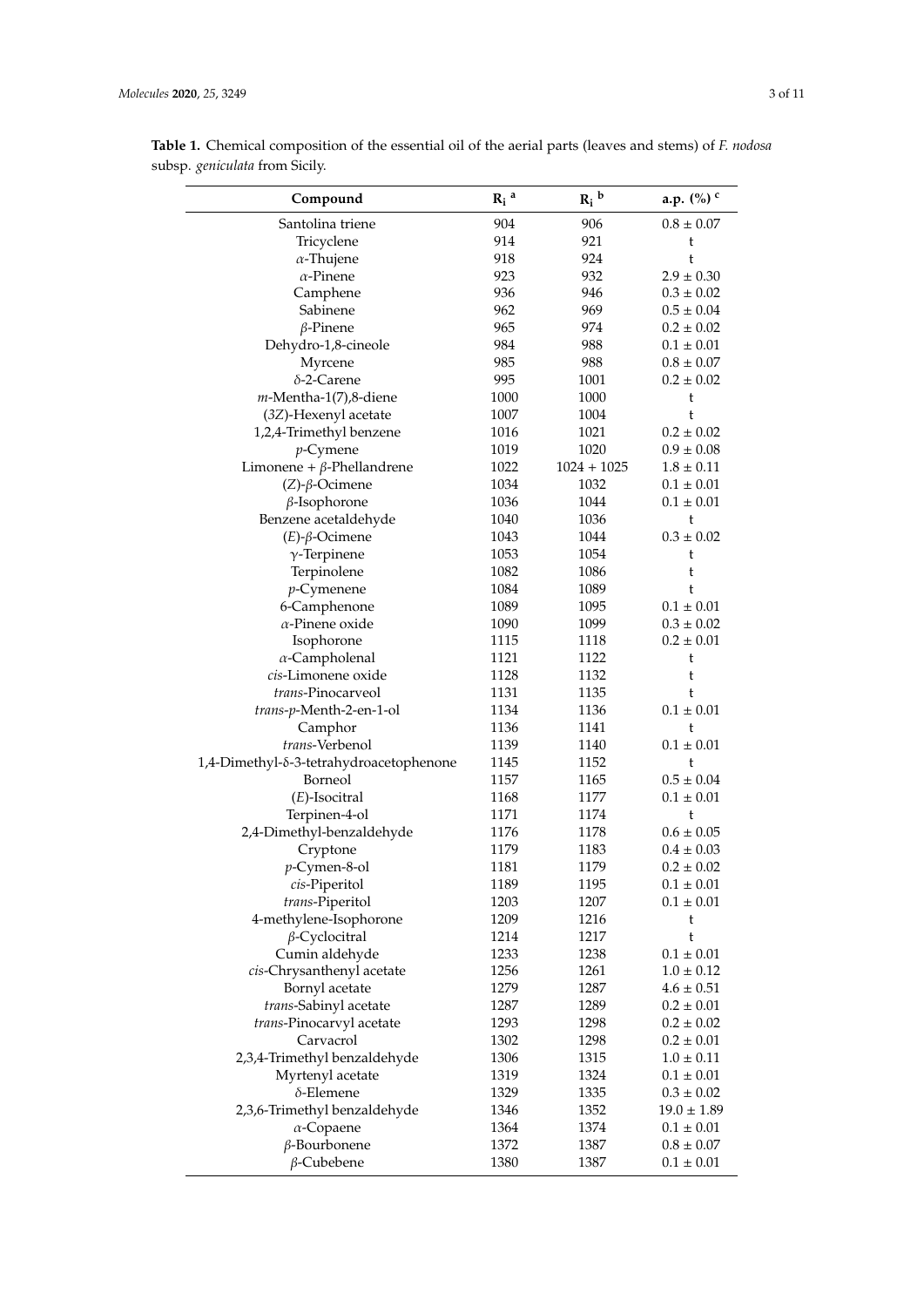<span id="page-3-0"></span>

| Compound                   | $R_i$ <sup>a</sup> | $R_i^{\ b}$    | a.p. (%) c      |
|----------------------------|--------------------|----------------|-----------------|
| $\beta$ -Elemene           | 1382               | 1389           | $0.7 \pm 0.06$  |
| $\alpha$ -Cedrene          | 1396               | 1410           | $0.2\pm0.01$    |
| (E)-Caryophyllene          | 1405               | 1417           | $5.4 \pm 0.58$  |
| $\beta$ -Copaene           | 1415               | 1430           | $0.2 \pm 0.02$  |
| Aromadendrene              | 1423               | 1439           | $0.2 \pm 0.02$  |
| $\alpha$ -Humulene         | 1437               | 1452           | $0.5 \pm 0.06$  |
| cis-Cadina-1(6),4-diene    | 1450               | 1461           | $0.1 \pm 0.01$  |
| $\alpha$ -Acoradiene       | 1451               | 1464           | $0.1 \pm 0.01$  |
| $\gamma$ -Muurolene        | 1463               | 1478           | $0.1 \pm 0.01$  |
| Germacrene D               | 1465               | 1484           | $1.3 \pm 0.14$  |
| $\gamma$ -Gurjunene        | 1469               | 1475           | $0.1 \pm 0.01$  |
| $\alpha$ -Curcumene        | 1472               | 1479           | $0.5 \pm 0.04$  |
| $(E)$ - $\beta$ -ionone    | 1474               | 1487           | $0.2 \pm 0.01$  |
| Bicyclogermacrene          | 1479               | 1500           | $0.9 \pm 0.10$  |
| $\alpha$ -Muurolene        | 1486               | 1500           | $0.1 \pm 0.01$  |
| Cuparene                   | 1487               | 1504           | $0.1 \pm 0.01$  |
| $\beta$ -Bisabolene        | 1497               | 1505           | $0.3 \pm 0.03$  |
| $\alpha$ -Cuprenene        | 1499               | 1505           | $0.3 \pm 0.04$  |
| $(E)$ -Nerolidol           | 1555               | 1561           | $0.2\pm0.02$    |
| Spathulenol                | 1562               | 1577           | $9.0 \pm 0.97$  |
| Caryophyllene oxide        | 1565               | 1582           | $5.4\pm0.51$    |
| Viridiflorol               | 1574               | 1592           | $0.5 \pm 0.04$  |
| Cubeban-11-ol              | 1577               | 1595           | $0.3 \pm 0.02$  |
| Rosifoliol                 | 1584               | 1600           | $0.6 \pm 0.05$  |
| Humulene epoxide II        | 1590               | 1608           | $0.5 \pm 0.04$  |
| trans-Isolongifolanone     | 1605               | 1625           | $0.2\pm0.01$    |
| epi-α-Muurolol             | 1626               | 1640           | $0.5 \pm 0.06$  |
| $\alpha$ -Cadinol          | 1639               | 1652           | $0.3 \pm 0.02$  |
| Neophytadiene              | 1834               | 1838           | $0.2 \pm 0.01$  |
| Phytone                    | 1839               | 1843           | $0.2 \pm 0.02$  |
| Benzyl salicylate          | 1852               | 1864           | $0.1 \pm 0.01$  |
| Hexadecanoic acid          | 1961               | 1959           | $0.2\pm0.01$    |
| Phytol                     | 2099               | 2103           | $1.6 \pm 0.18$  |
| Tricosane                  | 2301               | 2300           | $0.1\pm0.01$    |
| Pentacosane                | 2500               | 2500           | $0.1 \pm 0.01$  |
| Heptacosane                | 2700               | 2700           | $0.2 \pm 0.02$  |
| 2900<br>Nonacosane<br>2900 |                    | $2.5 \pm 0.26$ |                 |
| <b>Class of Compounds</b>  |                    |                | $\pm 0.07$      |
| Oxygenated Monoterpene     |                    |                | 8.4             |
| Monoterpene Hydrocarbons   |                    |                | $\!\!\!\!\!8.8$ |
| Sesquiterpene Hydrocarbons |                    |                | 12.4            |
| Oxygenated Sesquiterpene   |                    |                | 17.5            |
| Aromatic                   |                    |                | 21.0            |
| Others                     |                    |                | 5.8             |
| <b>Total</b>               |                    |                | 73.9            |

**Table 1.** *Cont.*

 $R_i$ <sup>a</sup>: retention index on a HP-5MS column;  $R_i$ <sup>b</sup>: retention index from Adams [\[17\]](#page-8-15); <sup>c</sup>: relative peak area  $\pm$  standard deviation (S.D.)  $(n = 3)$ ; t: traces.

The essential oil obtained from the aerial parts of *F. nodosa* growing in Sicily has previously been studied by Ruberto et al. [\[18\]](#page-8-13), who found a different chemical profile, with 2,3,4-trimethylbenzaldehyde (42.2%) and  $\alpha$ -pinene (22.4%) as the main constituents. These authors did not detect the 2,3,6-trimethylbenzaldehyde which instead was the major component of our sample. Demetzos et al. [\[24\]](#page-9-1) studied the essential oil composition of flowering aerial parts from *F. nodosa* growing in Greece and identified α-pinene (31.1%) as the major component. Notably, they did not detect any aromatic aldehydes. Similar results were published by Evergetis et al. [\[25\]](#page-9-2), who studied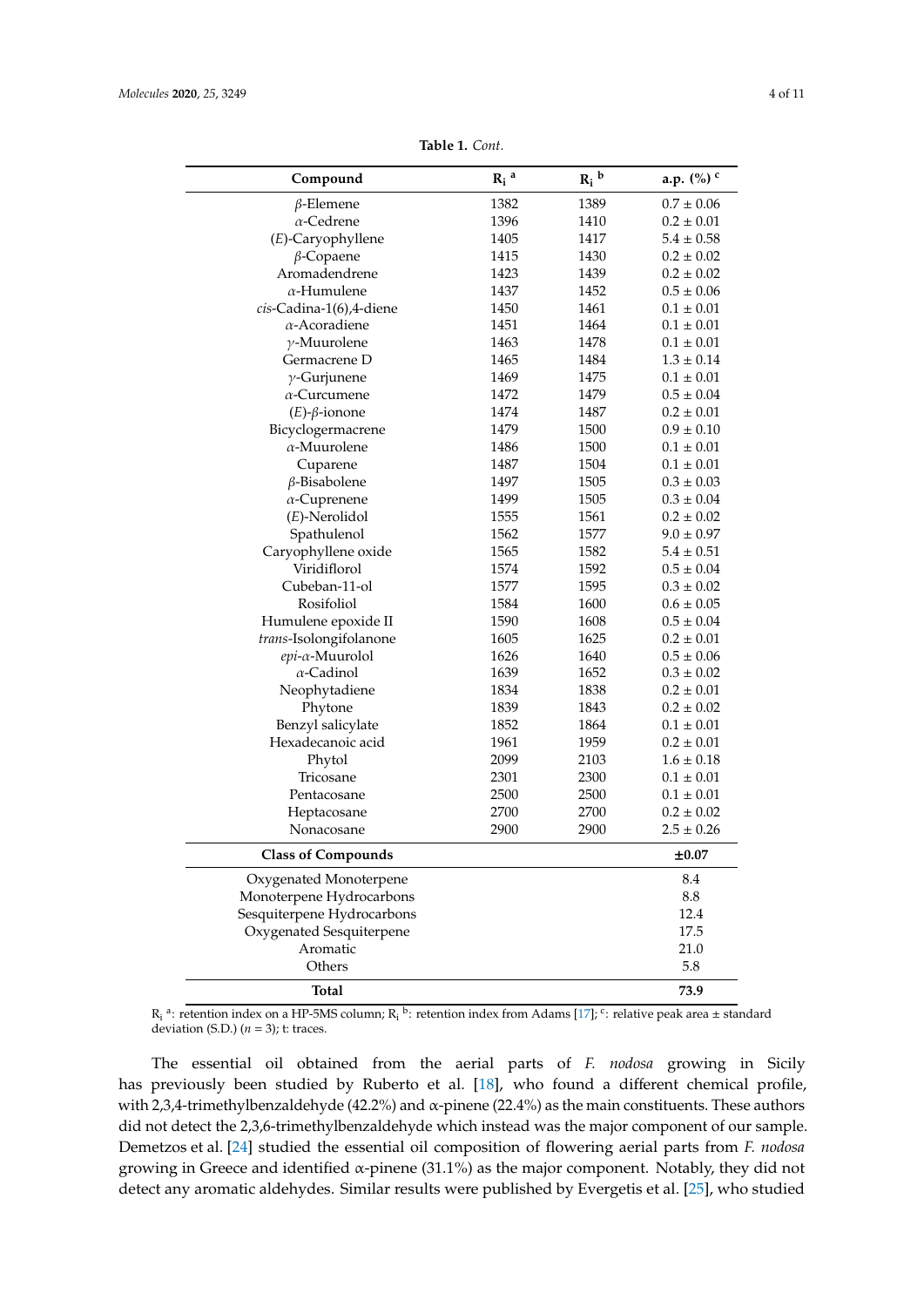the essential oil profile of *F. nodosa* growing in Greece, showing α-pinene (30.8%) and β-phellandrene (10.2%) as the main constituents. Thus, the notable chemical polymorphism observed may be the result of significant variability in genetics (e.g., occurrence of different subspecies) together with the influence of geographic factors and the type of processing and extraction of the plant material (e.g., hydrodistillation vs. steam distillation).

## *2.2. Antioxidant Activity of Essential Oil*

The antioxidant potential of *F. nodosa* subsp. *geniculata* essential oil was screened using different assays (Table [2\)](#page-4-0). ABTS<sup>+</sup> radical cation resulted more sensitive to the action of *F. nodosa* essential oil with an IC<sub>50</sub> value of 14.0  $\mu$ g/mL, while an IC<sub>50</sub> value of 26.3  $\mu$ g/mL was observed in a 2,2-diphenyl-1-picrylhydrazyl (DPPH) assay. The results can be justified because ABTS<sup>+</sup> and DPPH. radicals have different stereochemistry, and after a reaction with essential oil these two radicals give diverse responses. Percentages of 39.4% and 32.7% after 30 and 60 min of incubation, respectively, were recorded in a β-carotene bleaching test when the essential oil was tested at maximum concentration. In a FRAP assay, an  $IC_{50}$  value of 16.9  $\mu$ g/mL was observed.

| Table 2. The antioxidant potential of F. nodosa subsp. geniculata. |  |
|--------------------------------------------------------------------|--|
|--------------------------------------------------------------------|--|

<span id="page-4-0"></span>

|                                   | <b>DPPH Test</b>        | $\beta$ -Carotene Bleaching Test<br><b>ABTS</b> Test<br>$(IC_{50}, \mu g/mL$ or % Inhibition) |                 | <b>FRAP</b><br>$\mu$ M Fe (II)/g |                |
|-----------------------------------|-------------------------|-----------------------------------------------------------------------------------------------|-----------------|----------------------------------|----------------|
|                                   | $IC_{50}$ ( $\mu$ g/mL) | $IC_{50}$ ( $\mu$ g/mL)                                                                       | t 30 min $a$    | t 60 min $a$                     |                |
| Essential oil<br>Positive control | $26.3 \pm 4.3$          | $14.0 \pm 1.1$                                                                                | $39.4\%$        | 32.7%                            | $16.9 \pm 1.3$ |
| Ascorbic acid<br>Propyl gallate   | $5.1 \pm 0.82$          | $1.7 \pm 0.3$                                                                                 | $0.09 \pm 0.08$ | $0.09 \pm 0.06$                  |                |
| BHT                               |                         |                                                                                               |                 |                                  | $63.4 \pm 4.6$ |

Data are expressed as means  $\pm$  S.D. (n = 3). <sup>a</sup>: at maximum concentration tested of 100  $\mu$ g/mL.

Several research articles that have *Ferulago* ssp. as the object of investigation confirmed the antioxidant potential of these plants. Previously, Cecchini et al. [\[26\]](#page-9-3) compared the DPPH radical scavenging activity of *F. campestris* fruit and root essential oils, and found IC<sub>50</sub> mean values of 0.23 and 0.24  $\mu$ g/mL of oil, respectively. In disagreement with our data, both oils were able to protect lipids from peroxidation in a similar manner to the positive control BHT ( $IC_{50}$  mean values of 0.010 and 0.011 µg/mL for fruit and root essential oils, respectively). A great variability was observed in the DPPH radical scavenging activity of *F. angulate* essential oils derived from different organs. Among them, unripe seed oil showed the highest radical scavenging potential with an  $IC_{50}$  value of 162  $\mu$ g/mL, followed by leaf (IC<sub>50</sub> value of 210  $\mu$ g/mL). These organs are characterized by a higher phenol and flavonoid content, compared with other parts [\[10\]](#page-8-9). Lower DPPH radical scavenging was found for Iranian *F. angulata* aerial part essential oil (IC<sup>50</sup> value of 488 µg/mL) [\[27\]](#page-9-4). A similar situation was observed for *F. trifida* essential oils with  $IC_{50}$  values in the range 95–120  $\mu$ g/mL [\[28\]](#page-9-5).

Our data are in line, also, with those reported by Karakaya et al. [\[29\]](#page-9-6), who investigated the antioxidant potential of *F. pauciradiata* extracts and essential oils derived from roots and aerial parts. The highest DPPH activity was observed in root essential oil and ethyl acetate fraction, with  $IC_{50}$ values of 4.59 and 6.56 µg/mL, respectively. Shahbazi and Shavisi [\[30\]](#page-9-7) compared the DPPH radical scavenging activity of sub-fractions of methanol extract and the essential oil obtained from *F. bernardii* aerial parts, and found  $IC_{50}$  values of 5.66, 6.88 and 14.81 mg/mL, respectively.

The aqueous and methanol extracts obtained from flowers, stems, and leaves of *F. angulata* were investigated by Faride et al. [\[31\]](#page-9-8), who found  $IC_{50}$  values ranged from 214 to 1606  $\mu$ g/mL against the DPPH radical. Values in the range from 264 to 393 µmol of Trolox equivalent per gram of dry weight were found for *F. angulata* ethanol flower extract and leaf methanol extract, respectively [\[32\]](#page-9-9).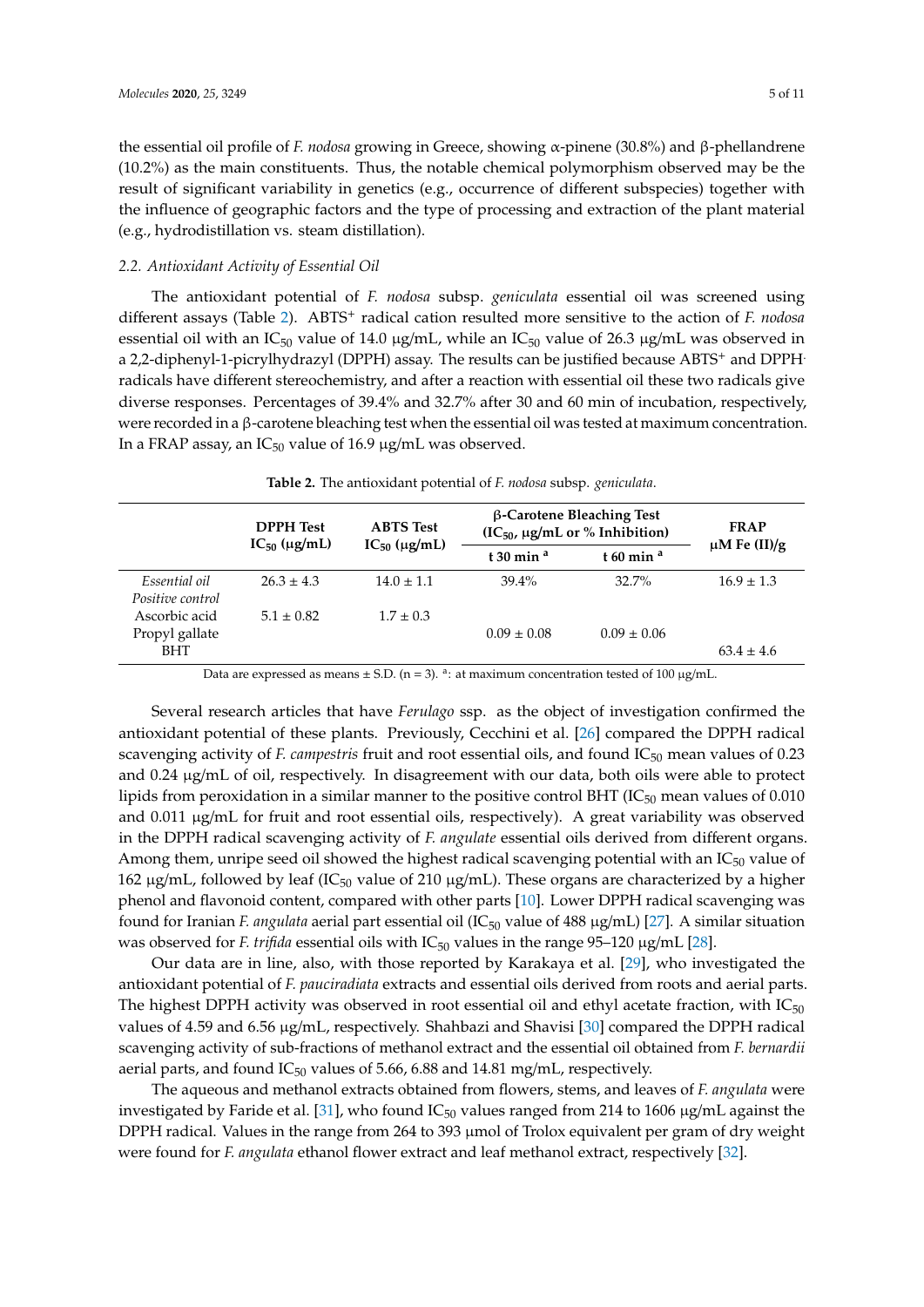The antioxidant potential of this species was confirmed in vivo. In fact, treatment with *F. angulata* extract at doses from 200 to 800 mg/kg/day resulted in an increase in catalase, glutathione peroxidase, and super oxide dismutase activities in diabetic Wistar rats [\[33\]](#page-9-10).

Mileski et al. [\[34\]](#page-9-11) reported the antioxidant activity of methanol, ethanol, and aqueous extracts obtained from aerial parts and inflorescences of *F. macedonica*. The DPPH results demonstrated that extract derived from the inflorescences (in the range of  $490-1170 \mu g/mL$ ) were more active than the extract obtained from the aerial parts (630–1810  $\mu$ g/mL). This evidence was confirmed, also, in an ABTS test. The antioxidant potential of the crude extract and four fractions of *F. carduchorum* aerial parts, at two vegetative stages, were analyzed by Golfakhrabadi et al. [\[35\]](#page-9-12). The highest DPPH radical scavenging activity was found for flower crude extract, with an  $IC_{50}$  of 0.49 mg/mL, followed by fruit crude extract (IC<sub>50</sub> of 0.62 mg/mL) and flower methanol fraction (IC<sub>50</sub> of 0.68 mg/mL).

Among the identified compounds, spathulenol, the main abundant volatile component of the *F. nodosa* essential oil, was able to inhibit both DPPH and ABTS radicals, with IC<sub>50</sub> values of 85.60 and 639.25  $\mu$ g/mL, respectively [\[36\]](#page-9-13). Additionally, this tricyclic sesquiterpenoid exhibited protection against lipoperoxidation in rat brains, with an  $IC_{50}$  value of 26.13  $\mu$ g/mL and, consequently, decreased the generation of malondialdehyde [\[36\]](#page-9-13). Coté et al. [\[37\]](#page-9-14) demonstrated the DPPH radical scavenging potential of α-pinene and caryophyllene oxide, with IC<sub>50</sub> values of 3.4 and 183  $\mu$ g/mL, respectively, while IC<sub>50</sub> > 200 µg/mL was found for both β-caryophyllene and bornyl acetate.

#### *2.3. Hypoglycemic and Hypolipidemic Potential of Essential Oil*

*F. nodosa* essential oil α-amylase, α-glucosidase, and lipase inhibitory activities were concentration-dependent, and results are summarized in Table [3.](#page-5-0) The essential oil exhibited promising lipase enzyme inhibitory activity, with an  $IC_{50}$  value of 42.0  $\mu$ g/mL. This value was 0.8 times higher than that found for the positive control, orlistat. A lower enzyme inhibitory activity was found against α-amylase and α-glucosidase, with IC<sub>50</sub> values of 196.4 and 365.9  $\mu$ g/mL, respectively.

The α-glucosidase and α-amylase inhibitory activities of *F. bracteata* root extracts were investigated by Karakaya et al. [\[38\]](#page-9-15). Dichloromethane and ethyl acetate extracts exhibited the lowest  $IC_{50}$  values of 0.95  $\mu$ g/mL, followed by methanol extract (IC<sub>50</sub> of 4.19  $\mu$ g/mL), whereas the aqueous extract was inactive. The effects of *F. angulata* hydroalcoholic extract were evaluated by Musavi-Ezmareh et al. [\[39\]](#page-9-16) in diabetic male rats. After supplementation of 200 mg/kg body weight of extract for four weeks, a reduction of blood sugar and an improvement of blood lipid profiles were observed. A similar situation was observed with supplementation of *Ferulago angulata* hydroalcoholic extract in Wistar rats, where a reduction of total cholesterol, low-density lipoproteins, and triglycerides, and an inhibition of lipid peroxidation were observed [\[39](#page-9-16)[,40\]](#page-9-17). More recently, Parsamehr et al. [\[41\]](#page-9-18) confirmed that intraperitoneal injection of *F. angulata* hydroalcoholic extract for three weeks in diabetic rats could be effective in the treatment of diabetes and at the same time alleviate liver damage.

|                      | $\alpha$ -Amylase | $\alpha$ -Glucosidase | Lipase                         |
|----------------------|-------------------|-----------------------|--------------------------------|
| Essential oil        | $196.4 \pm 4.3$   | $365.9 \pm 5.1$       | $42.0 \pm 2.1$                 |
| Positive control     |                   |                       |                                |
| Acarbose<br>Orlistat | $50.6 \pm 0.9$    |                       | $35.8 \pm 1.3$<br>$37.4 + 1.1$ |

<span id="page-5-0"></span>**Table 3.** Hypoglycemic and hypolipidemic potential (IC50, µg/mL) of *F. nodosa* subsp. *geniculata*.

Data are expressed as means  $\pm$  S.D. (n = 3).

Several terpenes identified in *F. nodosa* essential oil are able to exert hypoglycemic and hypolipidemic activity. The intraperitoneal administration of  $\alpha$ -pinene in diabetic mice at different doses (0.05, 0.10, 0.25 and 0.50 mL/kg) resulted in a reduction of fasting blood glucose levels [\[42\]](#page-10-0). Previously, Bae et al. [\[43\]](#page-10-1) demonstrated that intraperitoneal administration of  $\alpha$ -pinene (5, 25, or 50 mg/kg) reduced body weight and the serum levels of  $\alpha$ -amylase and lipase. Additionally, the combination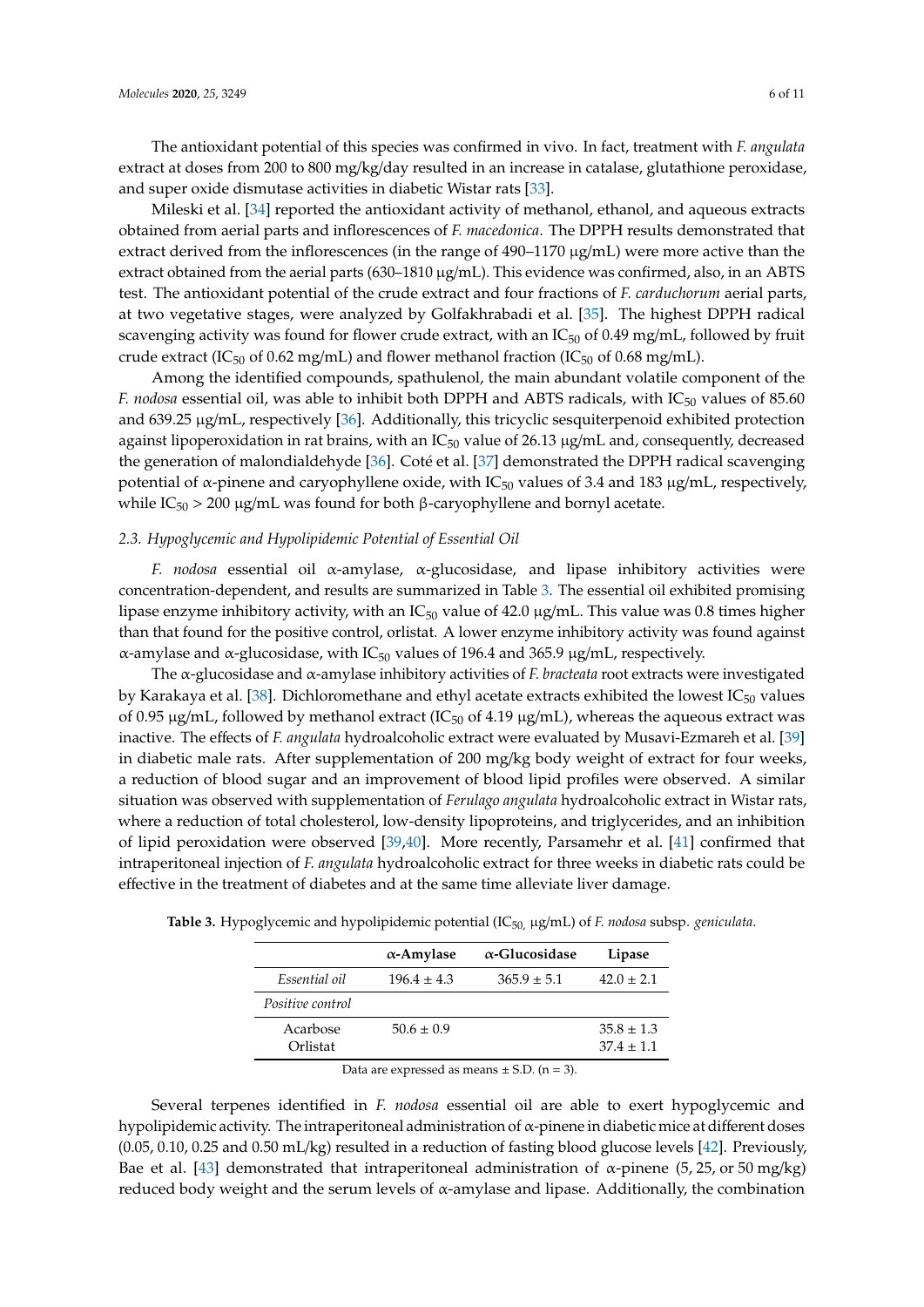of β-caryophyllene (500 µmol) and L-arginine (500 µmol) stabilized glucose tolerance and reduced pancreatic cell damage in diabetic rats [\[44\]](#page-10-2).

Zhou et al. [\[45\]](#page-10-3) suggested, also, that β-caryophyllene could be used as a therapeutic target for the treatment of diabetic patients, since this terpene acts at the level of arginine-specific mono-ADP-ribosyltransferase 1. Moreover, β-caryophyllene oral administration at a dose of 200 mg/kg induced a reduction of glucose, increase of plasma insulin levels, and improvement of altered activities of carbohydrate metabolic enzymes [\[46\]](#page-10-4).

## **3. Materials and Methods**

## *3.1. Chemicals and Reagents*

Solvents of analytical grade were purchased from Honeywell (Seelze, Germany). Reagents, α-amylase, lipase from porcine pancreas, and α-glucosidase from *Saccharomyces cerevisiae* were purchased from Sigma-Aldrich S.p.a. (Milan, Italy). Acarbose from *Actinoplanes* sp. was obtained from Serva (Heidelberg, Germany).

#### *3.2. Plant Materials*

Aerial parts of *F. nodosa* subsp. *geniculata* were harvested in April 2019, immediately before flowering, from different plants growing on a flat-lying litho-soil near Noto Antica, Syracuse, (Sicily, Italy) (36°57'27.37" N; 15°02'18.76" E) of 378 m above sea level. This plant has a distribution limited to the southeastern sector of Sicily, in particular the complex of the Iblei Mountains. It is a circular-limestone plateau of circular shape, dating back to the Miocene, in which the presence of numerous streams dug deep incisions (canyons), locally known as "cave iblee". The bioclimate of the area is thermo-Mediterranean dry, which favors both aspects of thermo-xerophilous pine forest (*Pinus halepensis* and *Coridothymus capitatus*) and all aspects of mesophilic shrub (*Myrtus communis*, *Arbutus unedo*, and *Pistacia lentiscus*). Samples were identified by Prof. Vincenzo Ilardi, University of Palermo, Italy. A voucher specimen (PAL 109707) has been deposited in the Herbarium Mediterraneum Panormitanum of the "Orto Botanico", University of Palermo, Italy.

#### *3.3. Isolation of the Essential Oil*

Fresh leaves and stems (200 g) of *F. nodosa* subsp. *geniculata* were reduced to small pieces and subjected to hydrodistillation according to the standard procedure previously described [\[47\]](#page-10-5). The obtained oil (0.22% *w*/*w*) was stored in dark vials at −20 ◦C before analyses.

#### *3.4. GC-FID Analysis of the Essential Oil*

An Agilent 4890D gas chromatograph (GC) coupled with an ionization flame detector (FID) (Santa Clara, CA, USA) was used to analyze the essential oil. The separation stationary phase was represented by an HP-5 capillary column (5% phenylmethylpolysiloxane, 25 m, 0.32 mm i.d.; 0.17 µm f.t.) (Agilent, Folsom, CA, USA). The mobile phase was helium (99.999%) flowing at 1.0 mL/min. The oven temperature programmer was as follows: 60 °C isothermal for 5 min, then ramp (4 °C/min) to 220 ◦C, and ramp (11 ◦C/min) to 280 ◦C. The essential oil was diluted 1:100 in hexane and the volume injected was  $1 \mu$ L in split mode (1:34). The injector and detector temperatures were set to 280 <sup>°</sup>C. A commercial mix of *n*-alkanes (C<sub>8</sub>−C<sub>30</sub>) purchased from Supelco (Bellefonte, CA, USA) was used to determine the peak linear retention index (RI). Quantitative values, expressed as percentages, were obtained following the procedure of Cecchini et al. [\[26\]](#page-9-3).

#### *3.5. GC-MS Analysis of the Essential Oil*

An Agilent 6890N GC equipped with a 5973N single quadrupole mass spectrometer (MS) (Santa Clara, CA, USA) was employed. The stationary phase was an HP-5MS capillary column (30 m, 0.25 mm i.d., 0.1  $\mu$ m f.t.) (Agilent, Folsom, CA, USA). The operative conditions and the mobile phase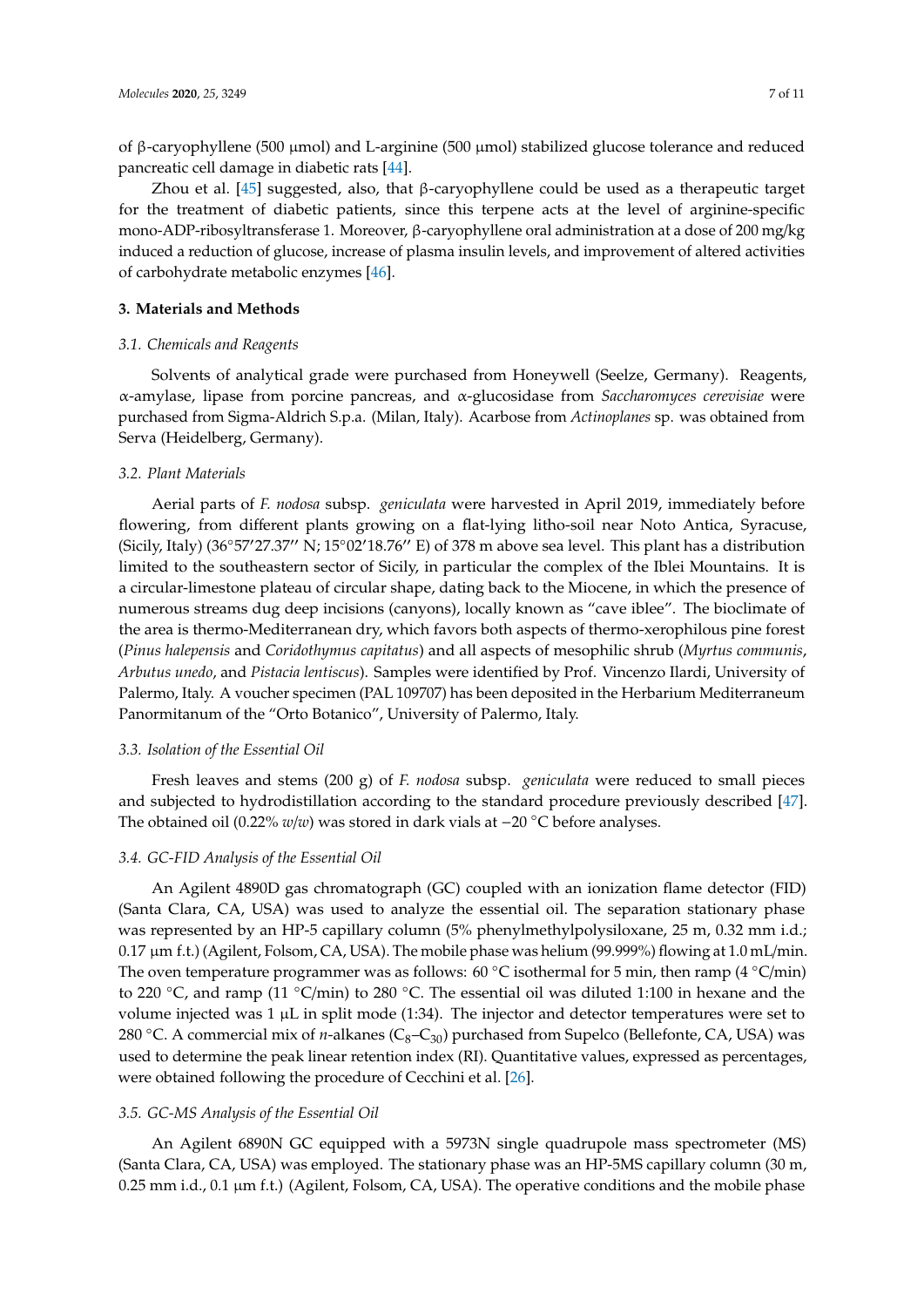were the same as those reported above. The injector and transfer line temperatures were 280 and 250 <sup>°</sup>C, respectively. The same dilution as that reported above was injected into the GC-MS system in split mode (1:50). Mass spectra were acquired in electron impact (EI) mode in the range of 29–400 *m*/*z*. The identification was carried out by a combination of MS matching and RI overlapping against the Adams 2007 [\[17\]](#page-8-15), NIST 17 (NIST 17, 2017) [\[48\]](#page-10-6), and FFNSC2 (FFNSC2) [\[49\]](#page-10-7) libraries. The comparison with available authentic standards (Sigma-Aldrich, Milan, Italy) was also used.

#### *3.6. Antioxidant Activity*

The in vitro antioxidant potential of *F. nodosa* subsp. *geniculata* essential oil samples was screened by ABTS, DPPH, β-carotene bleaching test, and FRAP assay. Both DPPH and ABTS tests were applied to examine the radical scavenging activity of the essential oil, using the procedure previously described by Loizzo et al. [\[50\]](#page-10-8). In both cases, ascorbic acid was used as a positive control.

In the β-carotene bleaching test a mixture of linoleic acid, β-carotene, and Tween 20 was prepared and the resulting emulsion was mixed with the essential oil at different concentrations  $(2.5-100 \,\mu g/mL)$  [\[50](#page-10-8)[,51\]](#page-10-9). The absorbance was read after 30 min of incubation at 470 nm. Propyl gallate was used as a positive control. The essential oil at a concentration of 2.5 mg/mL was tested, also, to evaluate the ability of samples to protect iron from a redox reaction [\[52\]](#page-10-10). BHT was used as a control.

#### *3.7. Hypoglycemic and Hypolipidemic Potential*

In the α-amylase inhibitory test, a mixture of α-amylase, starch, and essential oil was prepared as previously reported [\[52\]](#page-10-10). In the α-glucosidase inhibitory test, a mixture of maltose, α-glucosidase, *o*-dianisidine, peroxidase/glucose oxidase, and samples was prepared. In both cases, essential oil was tested at different concentrations, ranging from 25 to 1000 µg/mL, and absorbance was measured at 540 and 500 nm, respectively [\[50\]](#page-10-8).

The pancreatic lipase inhibitory test was performed as previously reported [\[53\]](#page-10-11). A mixture of *p*- nitrophenyl caprylate and porcine pancreatic lipase enzyme was prepared and added to 96-well-plate-contained essential oil at different concentrations (2.5–40 µg/mL). After that, the absorbance was measured (405 nm).

## **4. Conclusions**

The goal of this study was to chemically characterize and biologically investigate the essential oil obtained from *F. nodosa* subsp. *geniculata* aerial parts collected in Sicily (Italy).

The major components of essential oil were 2,3,6-trimethyl benzaldehyde, spathulenol, (*E*)-caryophyllene, and caryophyllene oxide. Among monoterpenoids, bornyl acetate and α-pinene were the most representative compounds. *F. nodosa* subsp. *geniculata* essential oil showed, also, an interesting antioxidant potential, with particular reference to ABTS testing. Additionally, hypoglycemic and antilipidemic effects were evaluated with interesting activity against lipase. Obtained data demonstrated that *F. nodosa* subsp. *geniculata* essential oil could be considered a promising phytocomplex useful for formulation of nutraceutical products to prevent diseases associated with oxidative stress, such as type 2 diabetes and obesity.

**Author Contributions:** Conceptualization, M.B. and V.I., S.R.; methodology, M.R.L., R.T., and S.R.; validation, M.B., R.T., M.R.L., and S.R.; formal analysis, N.B., F.M., T.F., and M.L.; investigation, F.M., M.L., N.B., S.R., R.T., T.F., and M.B.; resources, M.R.L. and M.B.; writing—original draft preparation, M.R.L., N.B., and F.M.; writing—review and editing, M.B., M.R.L., R.T., and S.R.; funding acquisition, M.B. All authors have read and agreed to the published version of the manuscript.

**Funding:** This work was supported by a grant from MIUR-ITALY PRIN 2017 (Project N. 2017A95NCJ). The APC was funded by MDPI.

**Conflicts of Interest:** The authors declare that they have no conflict of interest.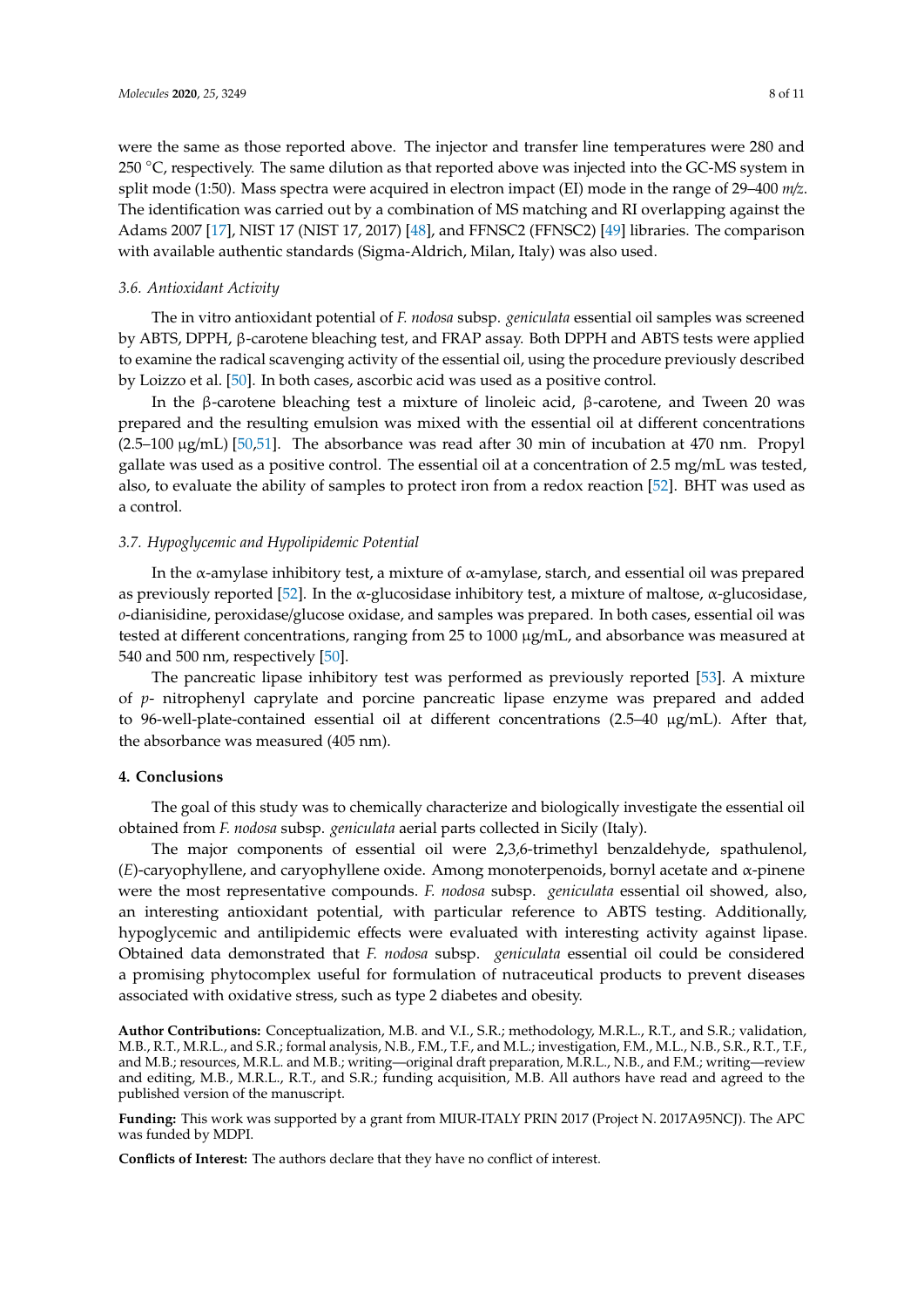## **References**

- <span id="page-8-0"></span>1. Bernardi, L. Tentamen revisionis generis Ferulago. *Boissiera* **1979**, *30*, 1–182.
- <span id="page-8-1"></span>2. Tomkovich, L.P.; Pimenov, M.G. Botanico-geographical analysis of the genus Ferulago W.D.J. Koch. *Feddes Reper.* **1989**, *100*, 119–129.
- <span id="page-8-2"></span>3. Peruzzi, L.; Domina, G.; Bartolucci, F.; Galasso, G.; Peccenini, S.; Raimondo, F.M.; Albano, A.; Alessandrini, A.; Banfi, E.; Barberis, G.; et al. An inventory of the names of vascular plants endemic to Italy, their loci classici and types. *Phytotaxa* **2015**, *196*, 1–217. [\[CrossRef\]](http://dx.doi.org/10.11646/phytotaxa.196.1.1)
- <span id="page-8-3"></span>4. Mumivand, A.H.; Aghemiri, A.; Morshedloo, M.R.; Nikoumanesh, K. Ferulago angulata and Tetrataenium lasiopetalum: Essential oils composition and antibacterial activity of the oils and extracts. *Biocatal. Agric. Biotechnol.* **2019**, *22*, 101407. [\[CrossRef\]](http://dx.doi.org/10.1016/j.bcab.2019.101407)
- <span id="page-8-4"></span>5. Asmat, U.; Abad, K.; Ismail, K. Diabetes mellitus and oxidative stress-A concise review. *Saudi Pharm. J.* **2016**, *24*, 547–553. [\[CrossRef\]](http://dx.doi.org/10.1016/j.jsps.2015.03.013)
- <span id="page-8-5"></span>6. Tabák, A.G.; Herder, C.; Rathmann, W.; Brunner, E.J.; Kivimäki, M. Prediabetes: A high-risk state for diabetes development. *Lancet* **2012**, *379*, 2279–2290. [\[CrossRef\]](http://dx.doi.org/10.1016/S0140-6736(12)60283-9)
- <span id="page-8-6"></span>7. Tundis, R.; Loizzo, M.R.; Menichini, F. Natural products as alpha-amylase and alpha-glucosidase inhibitors and their hypoglycaemic potential in the treatment of diabetes: An update. *Mini Rev. Med. Chem.* **2010**, *10*, 315–331. [\[CrossRef\]](http://dx.doi.org/10.2174/138955710791331007)
- <span id="page-8-7"></span>8. Rajan, L.; Palaniswamy, D.; Mohankumar, S.K. Targeting obesity with plant-derived pancreatic lipase inhibitors: A comprehensive review. *Pharmacol. Res.* **2020**, *155*, 104681–104808. [\[CrossRef\]](http://dx.doi.org/10.1016/j.phrs.2020.104681)
- <span id="page-8-8"></span>9. Amorati, R.; Foti, M.C.; Valgimigli, L. Antioxidant activity of essential oils. *J. Agric. Food. Chem.* **2013**, *61*, 10835–10847. [\[CrossRef\]](http://dx.doi.org/10.1021/jf403496k) [\[PubMed\]](http://www.ncbi.nlm.nih.gov/pubmed/24156356)
- <span id="page-8-9"></span>10. Hazrati, S.; Ebadi, M.-T.; Mollaei, S.; Khurizadeh, S. Evaluation of volatile and phenolic compounds, and antioxidant activity of different parts of Ferulago angulata (Schlecht.) Boiss. *Ind. Crops Prod.* **2019**, *140*, 111589.
- 11. Pirbalouti, A.G.; Craker, L.; Alavi-Samani, S.M. Phytochemistry and antioxidant activity of essential oils of condiment and spice plants from South Western, Iran. *J. Eng. Appl. Sci.* **2018**, *13*, 204–207. [\[CrossRef\]](http://dx.doi.org/10.3923/jeasci.2018.204.207)
- <span id="page-8-10"></span>12. Celik, A.; Arslan, I.; Herken, E.N.; Ermis, A. Constituents, oxidant-antioxidant profile, and antimicrobial capacity of the essential oil obtained from Ferulago sandrasica Peşmen and Quézel. *Int. J. Food Prop.* 2013, *16*, 1655–1662. [\[CrossRef\]](http://dx.doi.org/10.1080/10942912.2011.618898)
- <span id="page-8-11"></span>13. Hichri, F.; Omri, A.; Hossan, A.S.M.; Ben Jannet, H. Alpha-glucosidase and amylase inhibitory effects of Eruca vesicaria subsp. longirostris essential oils: Synthesis of new 1,2,4-triazole-thiol derivatives and 1,3,4-thiadiazole with potential inhibitory activity. *Pharm Biol.* **2019**, *57*, 564–570. [\[CrossRef\]](http://dx.doi.org/10.1080/13880209.2019.1642363) [\[PubMed\]](http://www.ncbi.nlm.nih.gov/pubmed/31454271)
- 14. Oboh, G.; Olasehinde, T.; Ademosun, A. Inhibition of enzymes linked to type-2 diabetes and hypertension by essential oils from peels of orange and lemon. *Int. J. Food Prop.* **2017**, *20*, S586–S594. [\[CrossRef\]](http://dx.doi.org/10.1080/10942912.2017.1303709)
- 15. Hadrich, F.; Cher, S.; Gargouri, Y.T.; Adel, S. Antioxidant and lipase inhibitory activities and essential oil composition of pomegranate peel extracts. *J. Oleo Sci.* **2014**, *63*, 515–525. [\[CrossRef\]](http://dx.doi.org/10.5650/jos.ess13163)
- <span id="page-8-12"></span>16. Noor, Z.I.; Ahmed, D.; Rehman, H.M.; Qamar, M.T.; Froeyen, M.; Ahmad, S.; Mirza, M.U. In vitro antidiabetic, anti-obesity and antioxidant analysis of Ocimum basilicum aerial biomass and in silico molecular docking simulations with alpha-amylase and lipase enzymes. *Biology* **2019**, *8*, 92. [\[CrossRef\]](http://dx.doi.org/10.3390/biology8040092)
- <span id="page-8-15"></span>17. Adams, R. *Identification of Essential Oil Components by Gas Chromatography*/*Mass Spectrometry*, 4th ed.; Allured Publishing Corp.: Carol Stream, IL, USA, 2007.
- <span id="page-8-13"></span>18. Ruberto, G.; Biondi, D.; Renda, A. The composition of the volatile oil of Ferulago nodosa obtained by steam distillation and supercritical carbon dioxide extraction. *Phytochem. Anal.* **1999**, *10*, 241–246. [\[CrossRef\]](http://dx.doi.org/10.1002/(SICI)1099-1565(199909/10)10:53.0.CO;2-5)
- <span id="page-8-14"></span>19. Maggio, A.; Faraone, N.; Rosselli, S.; Raimondo, F.M.; Spadaro, V.; Bruno, M. Monoterpene derivatives from the flowers of Ferulago campestris, (Apiaceae). *Nat. Prod. Res.* **2013**, *27*, 1827–1831. [\[CrossRef\]](http://dx.doi.org/10.1080/14786419.2012.761623)
- 20. Riela, S.; Bruno, M.; Rosselli, S.; Saladino, M.L.; Caponetti, E.; Formisano, C.; Senatore, F. A study on the essential oil of Ferulago campestris: How much does extraction method influence the oil composition? *J. Sep. Sci.* **2011**, *34*, 483–492. [\[CrossRef\]](http://dx.doi.org/10.1002/jssc.201000411)
- 21. Ruberto, G.; Cannizzo, S.; Amico, V.; Bizzini, M.; Plattelli, M. Chemical constituents of Ferulago nodosa. *J. Nat. Prod.* **1994**, *57*, 1731–1733. [\[CrossRef\]](http://dx.doi.org/10.1021/np50114a019)
- 22. Özkan, A.M.G.; Demirci, B.; Demirci, F.; Başer, K.H.C. Composition and antimicrobial activity of essential oil of Ferulago longistylis Boiss. fruits. *J. Ess. Oil Res.* **2008**, *20*, 569–573. [\[CrossRef\]](http://dx.doi.org/10.1080/10412905.2008.9700090)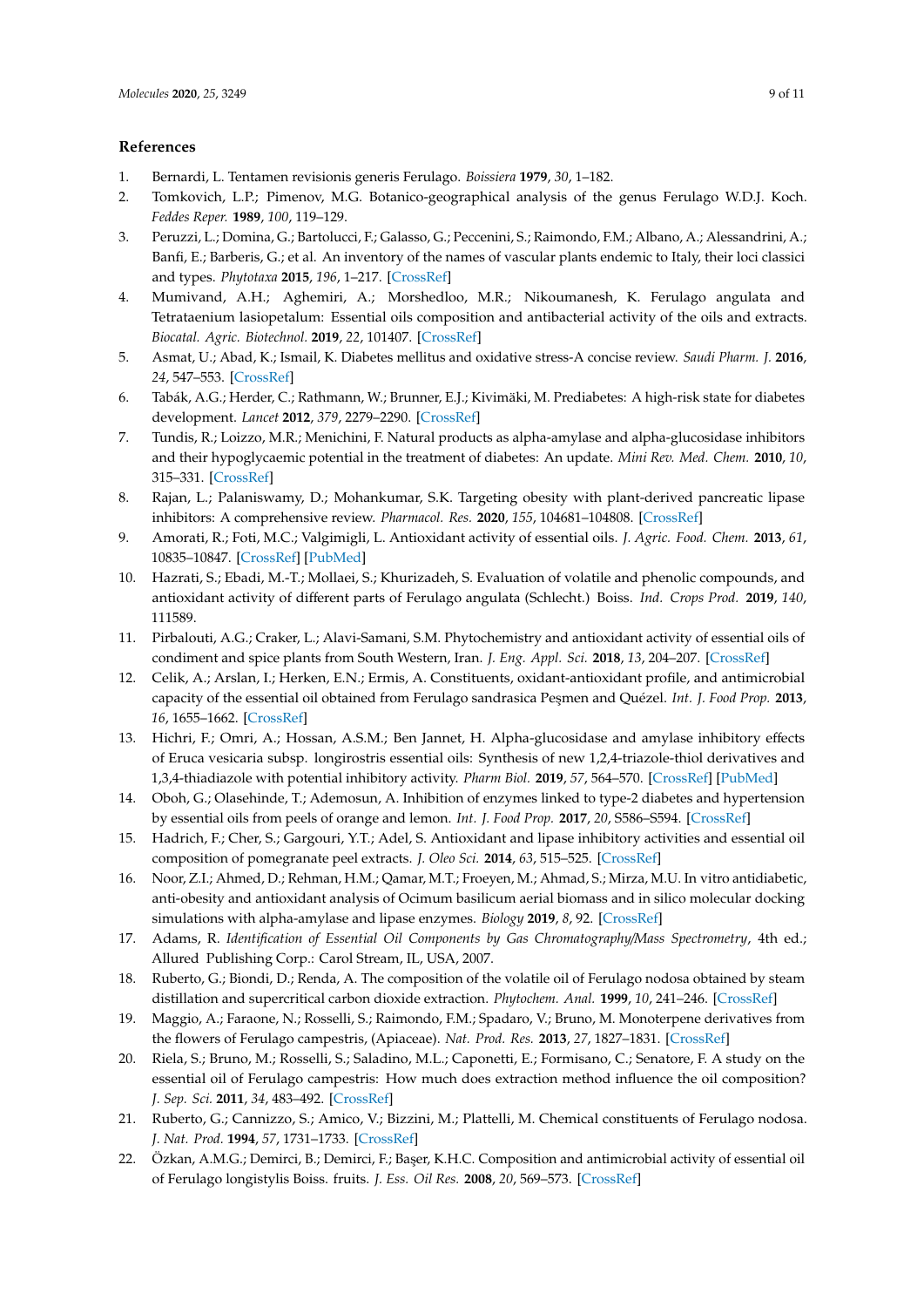- <span id="page-9-0"></span>23. Maggi, F.; Tirillini, B.; Papa, F.; Sagratini, G.; Vittori, S.; Cresci, A.; Coman, M.M.; Cecchini, C. Chemical composition and antimicrobial activity of the essential oil of Ferulago campestris (Besser) Grecescu growing in central Italy. *Flavour Frag. J.* **2009**, *24*, 309–315. [\[CrossRef\]](http://dx.doi.org/10.1002/ffj.1941)
- <span id="page-9-1"></span>24. Demetzos, C.; Perdetzoglou, D.; Gazouli, M.; Tan, K.; Economakis, C. Chemical analysis and antimicrobial studies on three species of Ferulago from Greece. *Planta Med.* **2000**, *66*, 560–563. [\[CrossRef\]](http://dx.doi.org/10.1055/s-2000-8652)
- <span id="page-9-2"></span>25. Evergetis, E.; Michaelakis, A.; Haroutounian, S.A. Essential oils of umbelliferae family taxa as potent agents for mosquito control. In *Integrated Pest Management and Pest Control*; Larramendy, M.L., Soloneski, L., Eds.; InTech—Open Access Publisher: Rijeka, Croatia, 2012; pp. 613–637. [\[CrossRef\]](http://dx.doi.org/10.5772/31777)
- <span id="page-9-3"></span>26. Cecchini, C.; Coman, M.M.; Cresci, A.; Tirillini, B.; Cristalli, G.; Papa, F.; Sagratini, G.; Vittori, S.; Maggi, F. Essential oil from fruits and roots of Ferulago campestris (Besser) Grecescu (Apiaceae): Composition and antioxidant and anti-Candida activity. *Flavour Frag. J.* **2010**, *25*, 493–502. [\[CrossRef\]](http://dx.doi.org/10.1002/ffj.2010)
- <span id="page-9-4"></span>27. Ghasemi Pirbalouti, A.; Izadi, A.; Malek Poor, F.; Hamedi, B. Chemical composition, antioxidant and antibacterial activities of essential oils from Ferulago angulata. *Pharm. Biol.* **2016**, *54*, 2515–2520. [\[CrossRef\]](http://dx.doi.org/10.3109/13880209.2016.1162816)
- <span id="page-9-5"></span>28. Tavakoli, S.; Yassa, N.; Delnavazi, M.R.; Akhbari, M.; Hadjiakhoondi, A.; Hajimehdipoor, H.; Khalighi-Sigaroodi, F.; Hajiaghaee, R. Chemical composition and biological activities of the essential oils from different parts of Ferulago trifida Boiss. *J. Essent. Oil Res.* **2017**, *29*, 407–419. [\[CrossRef\]](http://dx.doi.org/10.1080/10412905.2017.1313178)
- <span id="page-9-6"></span>29. Karakaya, S.; Koca, M.; Simsek, D.; Bostanlik, D.F.; Ozbek, H.; Kiliç, C.S.; Güvenalp, G.; Demirci, B.; Altanlar, N. Antioxidant, antimicrobial and anticholinesterase activities of Ferulago pauciradiata Boiss. & Heldr. growing in Turkey. *JBAPN* **2018**, *8*, 364–375.
- <span id="page-9-7"></span>30. Shahbazi, Y.; Shavisi, N. Chemical composition, antioxidant and antimicrobial activities of the essential oil and methanolic extract of Ferulago bernardii Tomk. & M. Pimen of Iran. *Arch. Phytopathol. Pflanzenschutz* **2015**, *48*, 699–710. [\[CrossRef\]](http://dx.doi.org/10.1080/03235408.2016.1140565)
- <span id="page-9-8"></span>31. Farideh, A.; Zeinab, S.; Zareei, A.; Mohammadi, A. Phenolic contents, antibacterial and antioxidant activities of flower, leaf and stem extracts of Ferulago angulata (schlecht) Boiss. *Int. J. Pharm. Pharm. Sci.* **2014**, *6*, 123–125.
- <span id="page-9-9"></span>32. Golezar, E.; Mdiuni, H.; Nazari, A. Different antioxidant activity measurements of the aerial parts of Ferulago angulata, traditional food additives in Iran. *Indian J. Pharm. Sci.* **2017**, *79*, 900–906. [\[CrossRef\]](http://dx.doi.org/10.4172/pharmaceutical-sciences.1000306)
- <span id="page-9-10"></span>33. Rezagholizadeh, L. The effect of hydroalcoholic extract of Ferulago angulata on liver function parameters and antioxidant status in alloxan-induced diabetic rats. *J. Med. Plants Res.* **2017**, *20*, 1–9. [\[CrossRef\]](http://dx.doi.org/10.9734/EJMP/2017/35134)
- <span id="page-9-11"></span>34. Mileski, K.; Džamić, A.; Ćirić, A.; Ristić, M.S.; Grujić, S.; Matevski, V.; Marin, P. Composition, antimicrobial and antioxidant properties of endemic species Ferulago macedonica Micevski & E. Mayer. *Rec. Nat. Prod.* **2015**, *9*, 208–223.
- <span id="page-9-12"></span>35. Golfakhrabadi, F.; Shams Ardekani, M.R.; Saeidnia, S.; Yousefbeyk, F.; Jamalifar, H.; Ramezani, N.; Akbarzadeh, T.; Khanavi, M. Phytochemical analysis, antimicrobial, antioxidant activities and total phenols of Ferulago carduchorum in two vegetative stages (flower and fruit). *Pak. J. Pharm. Sci.* **2016**, *29*, 623–628. [\[PubMed\]](http://www.ncbi.nlm.nih.gov/pubmed/27087085)
- <span id="page-9-13"></span>36. Do Nascimento, K.F.; Moreira, F.M.F.; Alencar Santos, J.; Leite Kassuya, C.A.; Croda, J.H.R.; Cardoso, C.A.L.; do Carmo Vieira, M.; Ruiz, A.L.T.G.; Foglio, M.A.; de Carvalho, J.E.; et al. Antioxidant, anti-inflammatory, antiproliferative and antimycobacterial activities of the essential oil of Psidium guineense Sw. and spathulenol. *J. Ethnopharmacol.* **2018**, *210*, 351–358. [\[CrossRef\]](http://dx.doi.org/10.1016/j.jep.2017.08.030)
- <span id="page-9-14"></span>37. Coté, H.; Boucher, M.A.; Pichette, A.; Legault, J. Anti-Inflammatory, antioxidant, antibiotic, and cytotoxic activities of Tanacetum vulgare L. essential oil and its constituents. *Medicines* **2017**, *4*, 34. [\[CrossRef\]](http://dx.doi.org/10.3390/medicines4020034)
- <span id="page-9-15"></span>38. Karakaya, S.; Gözcü, S.; Güvenalp, Z.; Özbek, H.; Yuca, H.; Dursunoğlu, B.; Kazaz, C.; Kılıç, C.S. The α-amylase and α-glucosidase inhibitory activities of the dichloromethane extracts and constituents of Ferulago bracteata roots. *Pharm. Biol.* **2018**, *56*, 18–24. [\[CrossRef\]](http://dx.doi.org/10.1080/13880209.2017.1414857)
- <span id="page-9-16"></span>39. Musavi-Ezmareh, S.F.; Mazani, M.; Heidarian, E.; Reza, A.M.; Rafieian-Kopaei, M.; Ebrahimi, M.; Shahinfard, N.; Ghezel-Sofli, E. Effect of hydroalcoholic extract of Chevil (*Ferulago angulata*) on glucose and lipid in diabetic male rats. *Iranian J. Clin. Endocrinol. Metab.* **2015**, *17*, 230–237.
- <span id="page-9-17"></span>40. Rafieian-kopaei, M.; Shahinfard, N.; Rouhi-Boroujeni, H.; Gharipour, M.; Darvishzadeh-Boroujeni, P. Effects of Ferulago angulata extract on serum lipids and lipid peroxidation. *Evid. Based Compl. Altern. Med.* **2014**, *2014*, 1–4. [\[CrossRef\]](http://dx.doi.org/10.1155/2014/680856)
- <span id="page-9-18"></span>41. Parsamehr, R.; Bohlouli, S. The effect of Ferulago angulata (Schelchet) Boiss on blood glucose levels and suppression of diabetes in rats. *Acta Vet. Brno* **2019**, *88*, 349–354. [\[CrossRef\]](http://dx.doi.org/10.2754/avb201988030349)